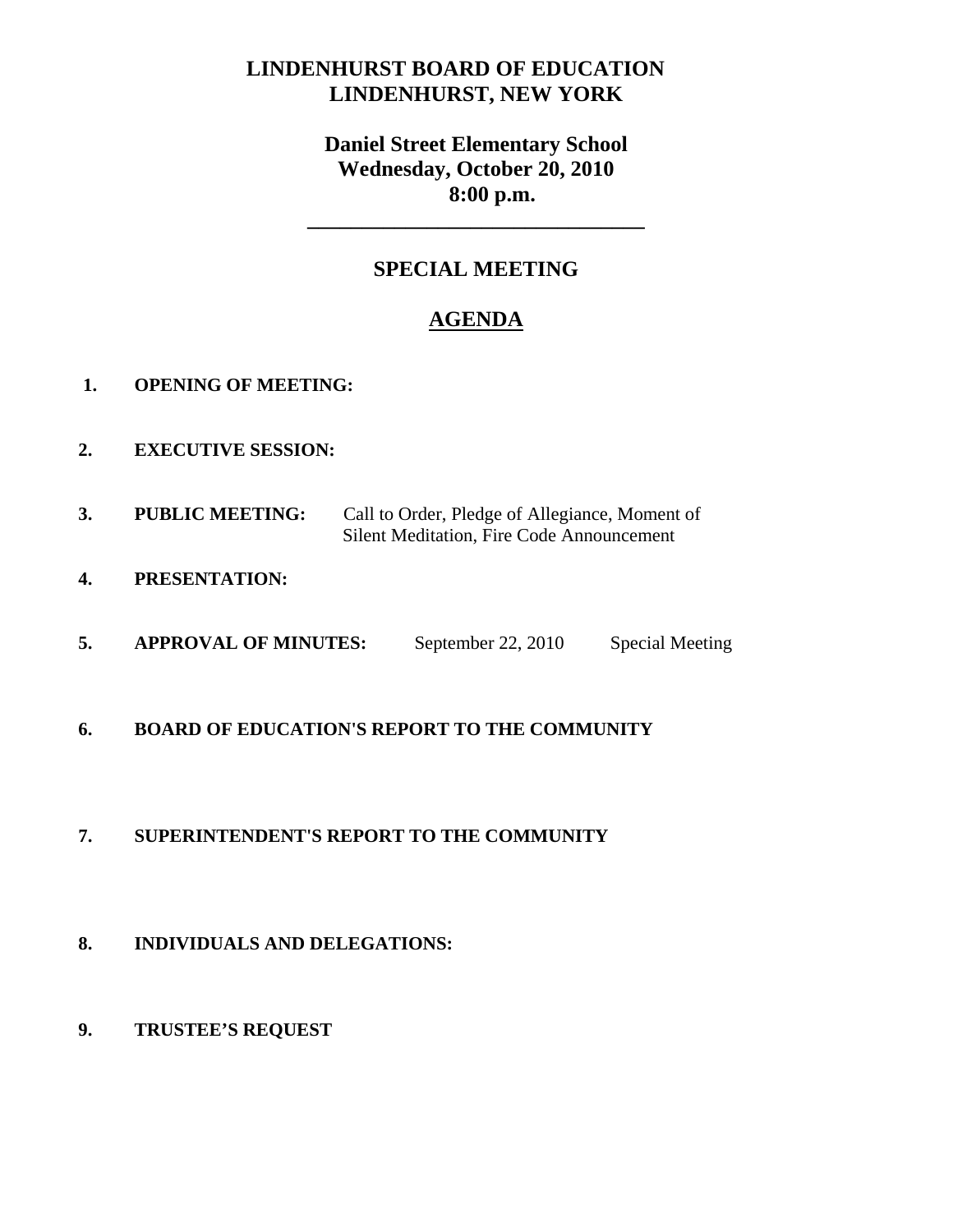### **10. SUPERINTENDENT'S RECOMMENDATIONS**

#### **a. Recommendation: FIELD TRIPS**

 Recommended Action: Upon a motion made by \_\_\_\_\_\_\_\_\_\_\_\_\_\_\_\_\_\_\_, Seconded by \_\_\_\_\_\_\_\_\_\_\_\_\_, the following resolution is offered  $\overline{\phantom{a}}$ ,

 RESOLVED that the Board of Education, upon the recommendation of the Superintendent, Approves the following field trip(s):

#### **High School**

| Friday<br>April 29, 2011    |                  |            | Approximately 30 NAHS and Art students will travel<br>to NYC to visit FIT and Chelsea Gallery. Students<br>will travel via railroad.                                                                    |  |  |
|-----------------------------|------------------|------------|---------------------------------------------------------------------------------------------------------------------------------------------------------------------------------------------------------|--|--|
| Friday                      | December 3, 2010 |            | Approximately 30 NAHS and Art students will travel<br>to NYC to visit the Museum of Modern Art.<br>Students will travel via railroad.                                                                   |  |  |
| November 9, 2010<br>Tuesday |                  |            | Approximately 40 English students $(11th \text{ grade})$ will<br>Travel to NYC to visit the Booth Theater and Planet<br>Hollywood. Students will travel via railroad.                                   |  |  |
| Wednesday                   | April 13, 2010   |            | Approximately 70 Earth Science students (grades 9)<br>and 11) will travel to Robert Moses State Park, Capt<br>Captree State Park and Sunken Meadow State Park.<br>Students will be transported via bus. |  |  |
| Saturday                    | October 30, 2010 |            | Members of the Marching Band will travel to<br>Sayreville War Memorial High School in New Jersey<br>For the USSBA Class A Prelims. Students will<br>Be transported via bus.                             |  |  |
| Note: See enclosed.         |                  |            |                                                                                                                                                                                                         |  |  |
| Vote on the motion:         |                  | Yes:       |                                                                                                                                                                                                         |  |  |
|                             |                  | No:        |                                                                                                                                                                                                         |  |  |
| Motion carried/defeated.    |                  | Abstained: |                                                                                                                                                                                                         |  |  |
|                             |                  |            |                                                                                                                                                                                                         |  |  |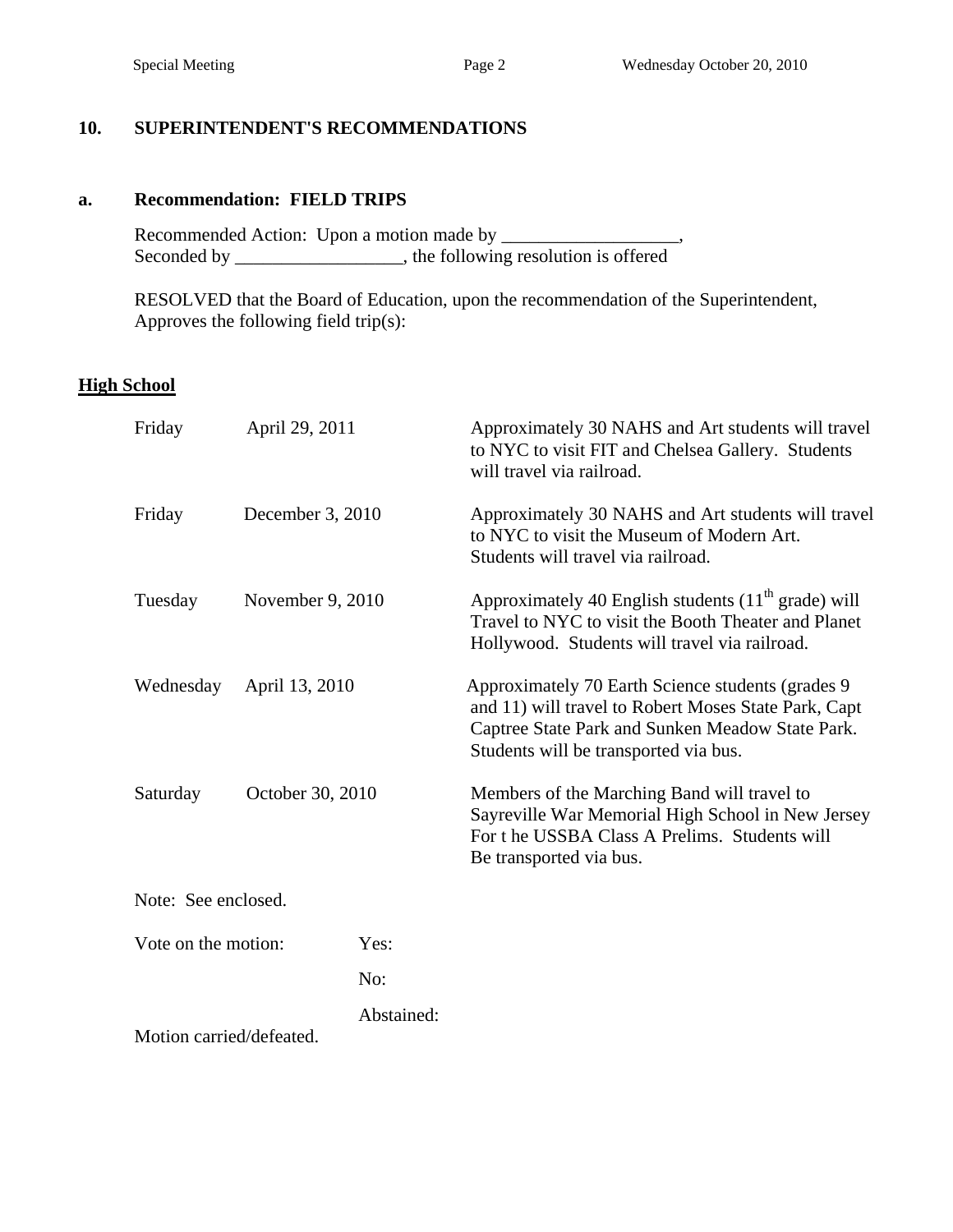#### **b. Recommendation: OBSOLETE EQUIPMENT**

Recommended Action: Upon a motion made by \_\_\_\_\_\_\_\_\_\_\_\_\_\_\_\_\_\_\_, seconded by \_\_\_\_\_\_\_\_\_\_\_\_\_\_\_, the following resolution is offered

 RESOLVED that the Board of Education, upon the recommendation of the Superintendent approves the disposal of the following books:

### **ALBANY AVENUE SCHOOL -** 1 Dell Opt Plex G 1 Computer – No Lindy Tag

Note: See enclosed

Vote on the motion: Yes:

No:

Abstained:

Motion carried/defeated

### **c. Recommendation: AUDIT REPORT**

Recommended Action: Upon a motion made by \_\_\_\_\_\_\_\_\_\_\_\_\_\_\_\_\_\_\_, seconded by \_\_\_\_\_\_\_\_\_\_\_\_\_\_\_\_, the following resolution is offered

 RESOLVED that the Board of Education, upon the recommendation of the Superintendent, accept the Annual Financial Report for the Lindenhurst Union Free School District for the period July 1, 2009 through June 30, 2010, as prepared by Nawrocki Smith LLP, and in accordance with Commissioner's Regulations 170.2 and Education Law Section 2116-A.

Note: See enclosed

Vote on the motion: Yes:

No:

Abstained:

Motion carried/defeated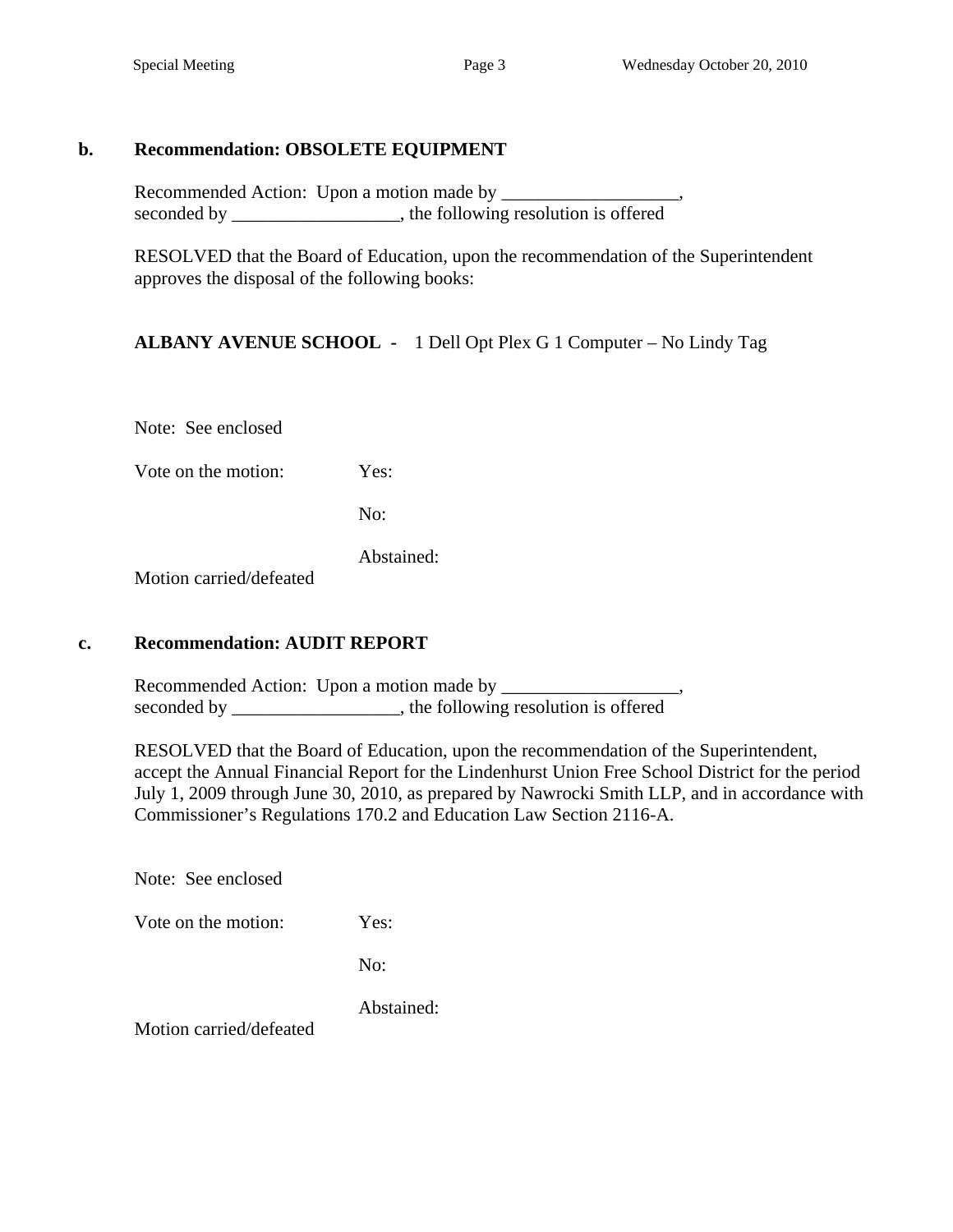### **d. Recommendation: ENERGY PERFORMANCE CONTRACT**

Recommended Action: Upon a motion made by seconded by \_\_\_\_\_\_\_\_\_\_\_\_\_\_\_, the following resolution is offered

 WHEREAS, the Lindenhurst Union Free School District (the "School") received a Proposal from Johnson Controls, Inc. ("JCI") regarding the installation of energy savings measures (the "Measures") that would significantly reduce energy consumption in buildings owned by the School; and

WHEREAS, in reliance upon the Proposal, the School found that the amount of money the School would spend on the Measures was not likely to exceed the amount of money it would save in energy costs and resultant operational and maintenance costs over the ensuing 18 years; and

WHEREAS, the School desires to enter into an energy savings performance contract ("Performance Contract") with JCI pursuant to Section 9-103 of the New York State Energy Law, subject to the approval of the Commissioner of Education in accordance with Section 155.20 of the Regulations of the Commissioner; and

NOW, THEREFORE, BE IT RESOLVED, by the Board of Education of the Lindenhurst Union Free School District (the "Board):

Section 1. The Board finds after receiving and reviewing the Proposal that the amount of money the School will spend on the Measures is not likely to exceed the amount of money it will save in energy costs and resultant operational and maintenance costs.

Section 2. The Superintendent of the School is hereby authorized to enter into a Performance Contract with JCI pursuant to Section 9-103 of the New York State Energy Law in order to implement the Measures and achieve the energy savings guarantee pursuant thereto, which Performance Contract shall be subject to the approval of the Commissioner of Education in accordance with Section 155.20 of the Regulations of the Commissioner.

Note: See enclosed

Vote on the motion: Yes:

No:

Abstained:

Motion carried/defeated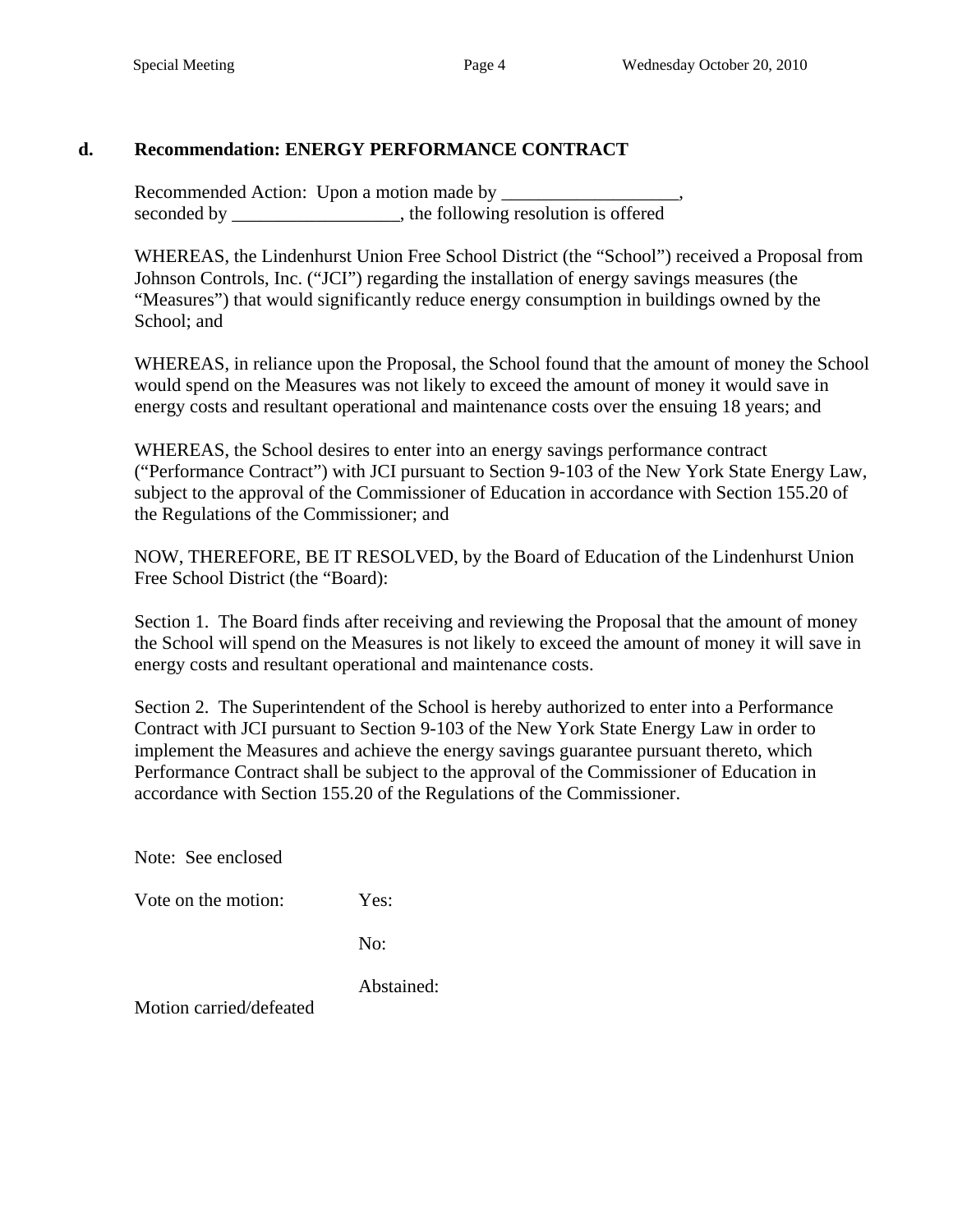## 11. SCHEDULES

| Schedule | $A-1$  | No. 2    | <b>Coaching Resignations</b>                                                        |
|----------|--------|----------|-------------------------------------------------------------------------------------|
| Schedule | $A-1$  | No. 5-C  | <b>Coaching Assignments</b>                                                         |
| Schedule | $A-3$  | No. 17   | Personnel, Instructional Appointment<br>Extra-Curricular Activities - SHS           |
| Schedule | $A-3$  | No. 18   | Personnel, Instructional Appointment<br>Extra-Curricular Activities - Middle School |
| Schedule | $A-3$  | No. 19   | Personnel, Instructional Appointment -<br>Elementary                                |
| Schedule | $A-3$  | No. 20   | Personnel, Instructional Appointment                                                |
| Schedule | $A-3$  | No. 21   | Personnel, Instructional Appointment                                                |
| Schedule | $A-3$  | No. 22   | Personnel, Instructional Appointment                                                |
| Schedule | $AS-1$ | No. 5    | Substitute Personnel, Instructional -<br>Resignations & Terminations                |
| Schedule | $AS-3$ | No. 6    | <b>Substitute Personnel Appointments</b>                                            |
| Schedule | $B-1$  | No. 6    | Non-instructional Personnel -<br><b>Resignations or Terminations</b>                |
| Schedule | $B-2$  | No. PT-5 | Non-instructional Personnel – Leave of<br>Absence                                   |
| Schedule | $B-3$  | No. PT 6 | Non-instructional Appointments – Part-time                                          |
| Schedule | $B-3$  | No. S-5  | Non-instructional Appointments,<br><b>Substitute Personnel</b>                      |
| Schedule | D      | No. 16   | <b>Pupil Personnel Services</b>                                                     |
| Schedule | OA/C   | No. 11   | <b>Outside Agencies/Consultants</b>                                                 |
| Schedule | ST/I   | No. 2    | <b>Student Teachers/Interns/Observers</b>                                           |
|          |        |          |                                                                                     |